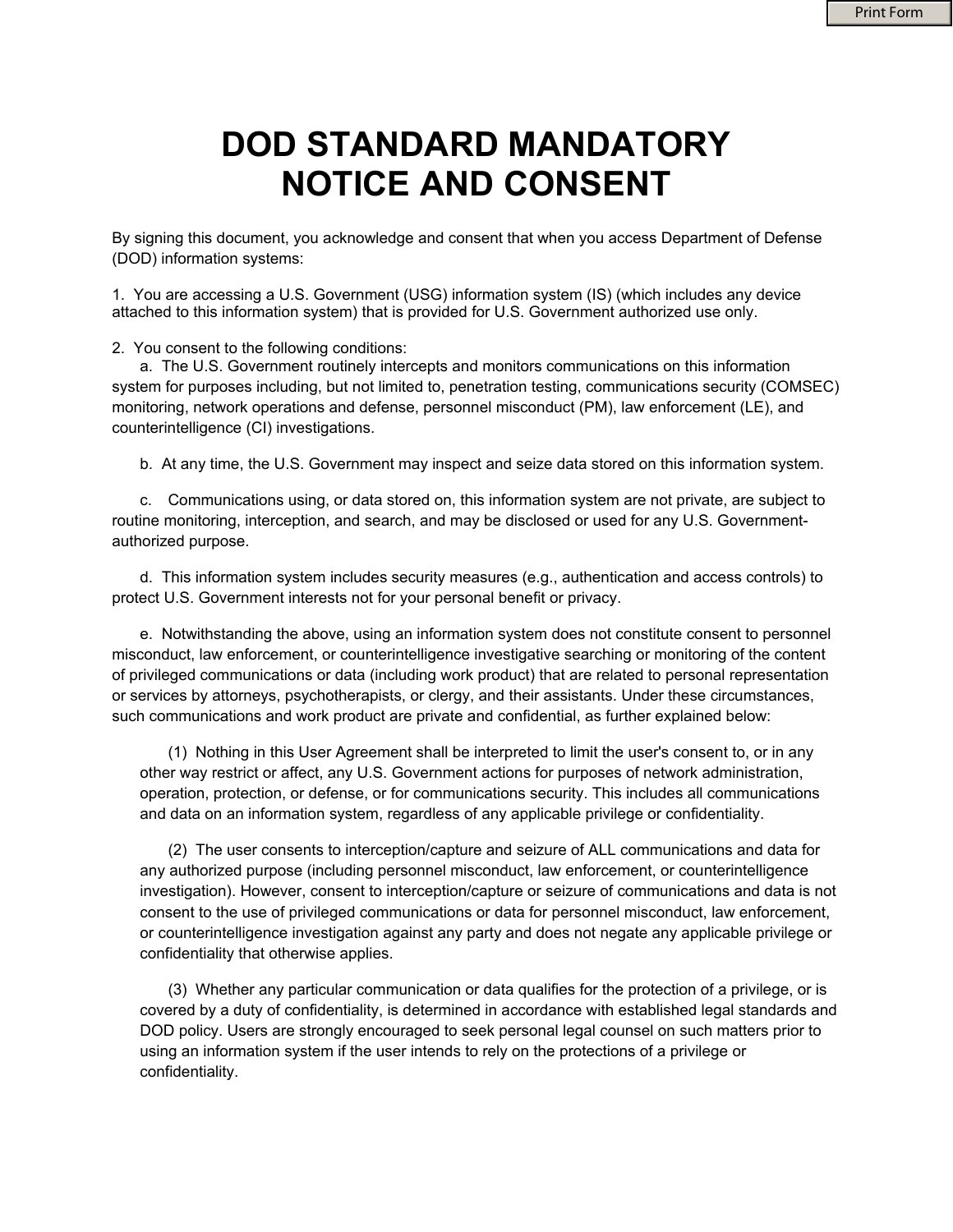(4) Users should take reasonable steps to identify such communications or data that the user asserts are protected by any such privilege or confidentiality. However, the user's identification or assertion of a privilege or confidentiality is not sufficient to create such protection where none exists under established legal standards and DOD policy.

(5) A user's failure to take reasonable steps to identify such communications or data as privileged or confidential does not waive the privilege or confidentiality if such protections otherwise exist under established legal standards and DOD policy. However, in such cases the U.S. Government is authorized to take reasonable actions to identify such communication or data as being subject to a privilege or confidentiality, and such actions do not negate any applicable privilege or confidentiality.

(6) These conditions preserve the confidentiality of the communication or data, and the legal protections regarding the use and disclosure of privileged information, and thus such communications and data are private and confidential. Further, the U.S. Government shall take all reasonable measures to protect the content of captured/seized privileged communications and data to ensure they are appropriately protected.

f. In cases when the user has consented to content searching or monitoring of communications or data for personnel misconduct, law enforcement, or counterintelligence investigative searching, (i.e., for all communications and data other than privileged communications or data that are related to personal representation or services by attorneys, psychotherapists, or clergy, and their assistants), the U.S. Government may, solely at its discretion and in accordance with DOD policy, elect to apply a privilege or other restriction on the U.S. Government's otherwise-authorized use or disclosure of such information.

g. All of the above conditions apply regardless of whether the access or use of an information system includes the display of a Notice and Consent Banner ("banner"). When a banner is used, the banner functions to remind the user of the conditions that are set forth in this User Agreement, regardless of whether the banner describes these conditions in full detail or provide a summary of such conditions, and regardless of whether the banner expressly references this User Agreement.

## **Army Standard Acceptable Use Policy (AUP)**

1. Understanding. I understand that I have the primary responsibility to safeguard the Information contained on the classified and/or unclassified network from unauthorized or inadvertent modification, disclosure, destruction, denial of service, and use.

2. Access. Access to this organization's network(s) is for official use and authorized purposes and as set forth in DoD 5500.7-R, "Joint Ethics Regulation" or as further limited by this policy.

3. Revocability. Access to Army resources is a revocable privilege and is subject to content monitoring and security testing.

4. Classified information processing. This information system is a US-only system and approved to process classified collateral information

 a. The classified network provides communication to external DoD organizations using the SIPRNET. Primarily this is done via electronic mail and internet networking protocols such as web, ftp, and telnet.

 b. The classified network is authorized for SECRET or lower-level processing in accordance with accreditation package held at **this organization**.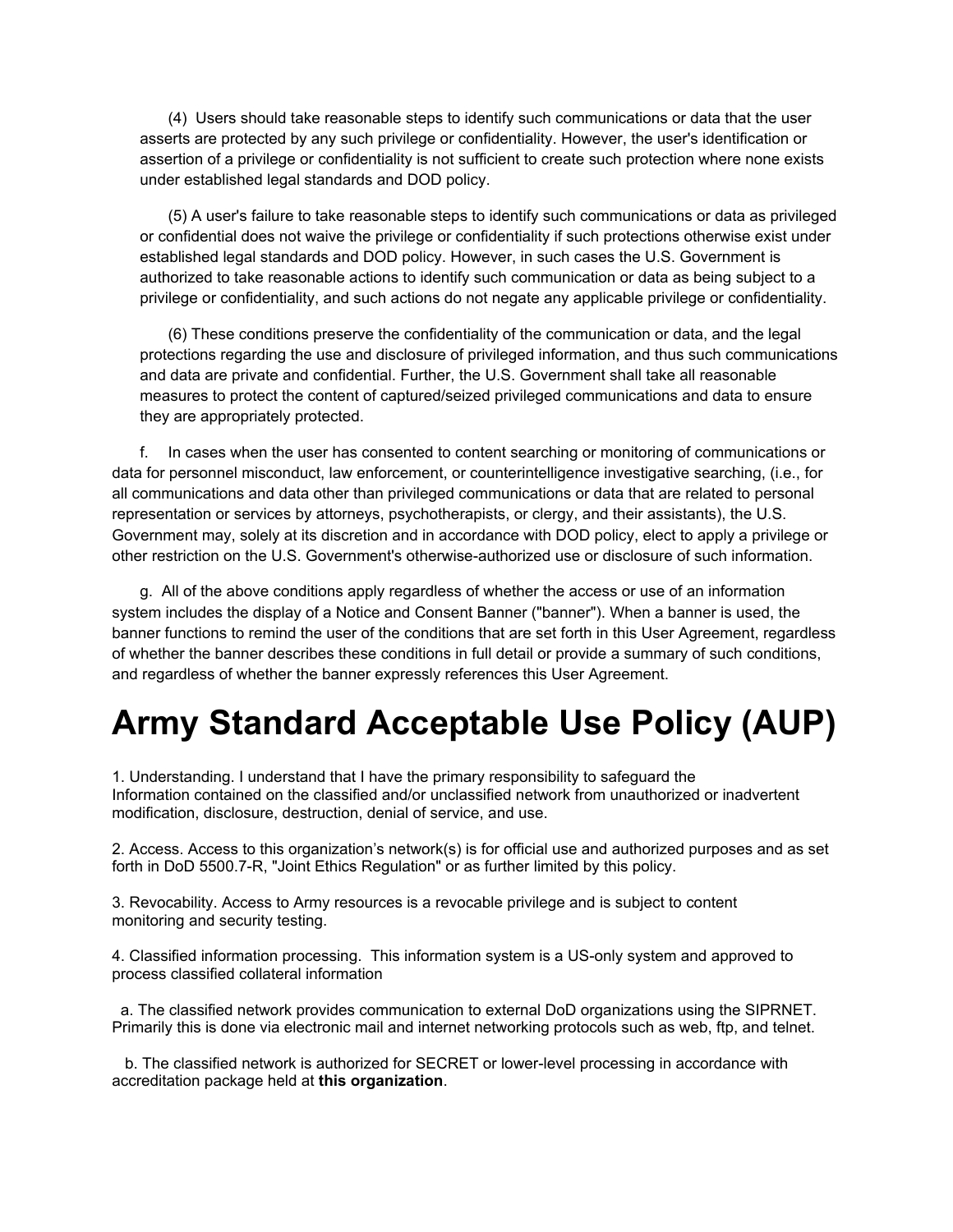c. The classification boundary between classified network and unclassified network requires vigilance and attention by all users. The classified network is also a US-only system and not accredited for transmission of NATO material.

 d. The ultimate responsibility for ensuring the protection of information lies with the user. The release of TOP SECRET information through the classified network is a security violation and will be investigated and handled as a security violation or as a criminal offense.

5. Unclassified Information Processing. The Unclassified Network is the primary unclassified automated administration tool for **this organization**. The unclassified network is a US-only system.

 a. The unclassified network provides unclassified communication to external DoD and other United States Government organizations. Primarily this is done via electronic mail and internet networking protocols such as web, ftp, telnet.

 b. The unclassified network is approved to process UNCLASSIFIED, SENSITIVE information in accordance with local regulations dealing with automated information system security management programs.

 c. The unclassified network and the Internet, as viewed by this organization are synonymous. Email and attachments are vulnerable to interception as they traverse the NIPRNET and Internet.

6. Minimum security rules and requirements. As a Classified Network and/or Unclassified system user, the following minimum security rules and requirements apply:

 a. Personnel are not permitted access to the Classified Network and the Unclassified Network unless in complete compliance with this organization's personnel security requirement for operating in a TOP SECRET system-high environment.

 b. I have completed the user security awareness training module on the Fort Gordon website. I will participate in all training programs as required (inclusive of threat identification, physical security, acceptable use policies, malicious content and logic identification, and nonstandard threats such as social engineering) before receiving system access.

 c. I will generate, store, and protect passwords or pass-phrases. Passwords will consist of at least 10 characters with 2 each of uppercase and lowercase letters, numbers, and special characters. I am the only authorized user of this account. (I will not use user ID, common names, birthdays, phone numbers, military acronyms, call signs, or dictionary words as passwords or pass-phrases. )

 d. I will use only authorized hardware and software. I will not install or use any personally owned hardware, software, shareware, or public domain software.

 e. I will use virus-checking procedures before uploading or accessing information from any system, diskette, attachment, or compact disk.

f. I will not attempt to access or process data exceeding the authorized IS classification level.

 g. I will not alter, change, configure, or use operating systems or programs, except as specifically authorized.

 h. I will not introduce executable code (such as, but not limited to, .exe, .com, .vbs, or .bat files) without authorization, nor will I write malicious code.

 i. I will safeguard and mark with the appropriate classification level all information created, copied, stored, or disseminated from the IS and will not disseminate it to anyone without a specific need to know.